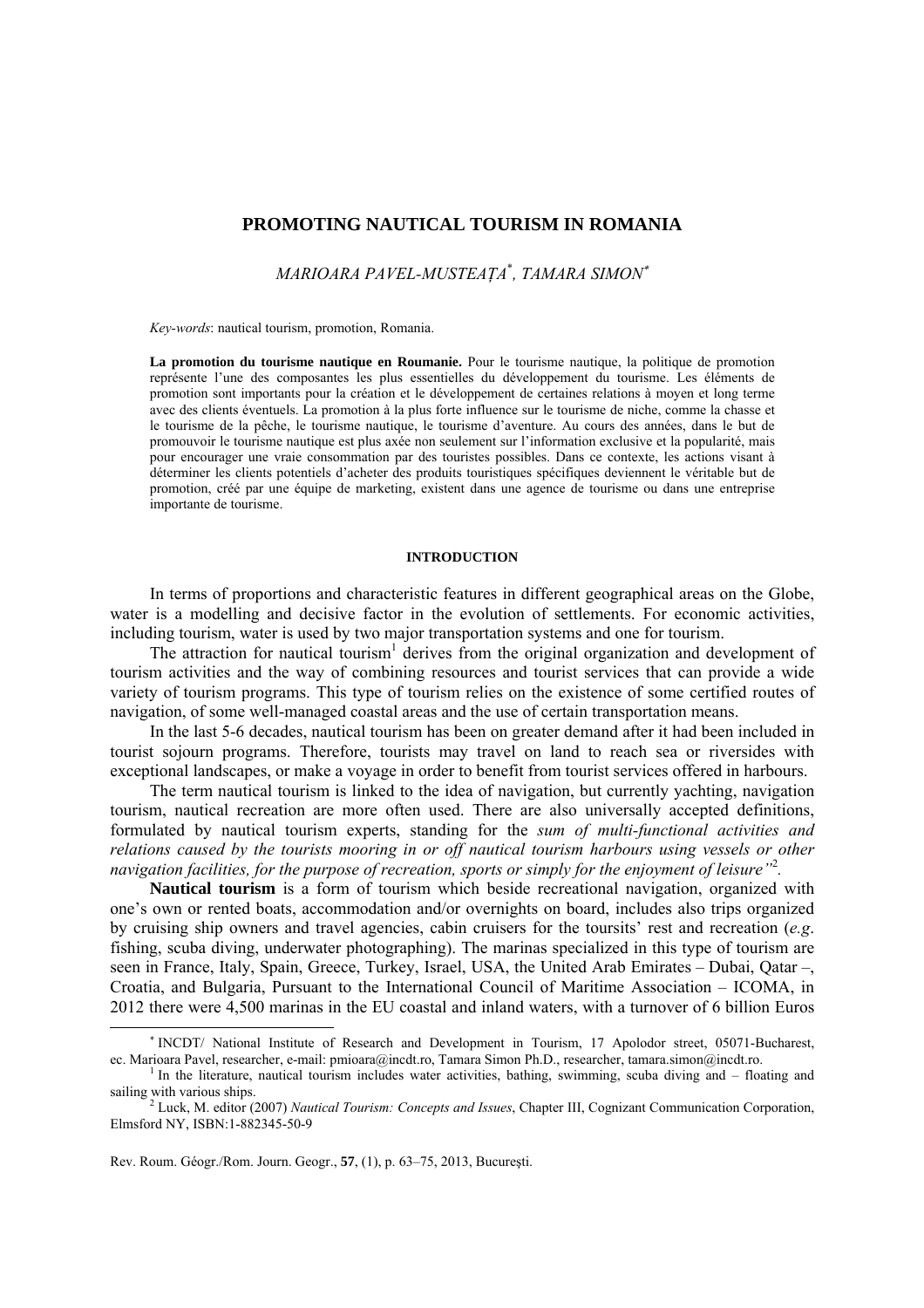for ship-building. Around 2,000 marinas are seen in Northern Europe, 800 on the shores of the Atlantic Ocean, and 1,200 in the Mediterranean Sea.

In Romania (Government Decision No. 452/2003 regarding *the development of recreational activities*) *recreation represents the sum of recreational or sporting activities performed with specific*  equipment, and/or with nautical recreational boats in navigable national waters<sup>3</sup>. In this form of tourism, there are two essential elements – ships/ boats of any size and marinas.

Some initiatives for practicing this type of tourism have been taken in this country, too, over the last years. Gradually, there emerged a desire to build more marinas on the Romanian Black Sea coastal areas and organize a series of events devoted to nautical sports.

Thus in 2012, on Surduc Lake and its surrounding area (Timiş County), a sporting event combining an aviation show with nautical sports took place from the 30<sup>th</sup> of June to the 1<sup>st</sup> of July. It attracted for more tourists, than if the offer had been simply accommodation and participation in sports water<sup>4</sup>. Other nautical sporting events such as the annual festival of rowing boats in Tulcea, and the Neptun regatta at Mangalia<sup>5</sup> take place on Siutghiol Lake and Snagov Lake.

In this context, nautical tourism includes an active human component (teams and beginner navigators, and licensed commanders), a passive component (passengers, tourists, and visitors who prefer boating and sailing), and the management and endowment component, that is specialized harbours and various types of boats<sup>6</sup>.

## **Distinctive elements of nautical tourism and its promotion**

The notion of nautical, very much used in the specialist literature, refers to all that is connected to water, being used to identify all water-related activities and sports but, at the same time, all that refers to navigation<sup>7</sup>. Nautical tourism proper, includes nautical ports (marinas), yacht charter, river and maritime cruises. In relation with customers, nautical tourism contains a series of fundamental requests (harbour facilities – marinas, transportation services, parking, sheds, etc.) and additional requests (accommodation, food, extreme sports, recreation and entertainment, etc., the final purpose being to satisfy the customers).

This desideratum places in direct relationship requirements and final satisfaction likely to make the client return to the same tourist market, the same or another tourist destination very close to it; a high degree of satisfaction could decide the client to buy a tourist services package for a longer period of time and for the same destination. The phenomenon of satisfaction becomes very important by its two components: a material one (stable quality-to-price) and an emotional one (the level of satisfaction attained, maximum personal satisfaction).

Very important in all the phases of implementing the marketing mix in nautical tourism and water-based sports is the general profile of a possible client/tourist.

The profile of the nautical tourist:

- middle aged person who loves the natural environment (nature, culture, beautiful landscapes);
- prefers individual or small-group travels;
- can spend a certain amount of holiday money.

 $\overline{\phantom{a}}$  $^3$  INCDT (2012), *Planning of integrated development of nautical tourism in Romania* –  $1<sup>st</sup>$  Stage – *Development of international and domestic nautical tourism*, Bucharest, pp. 13–17. 4

<sup>&</sup>lt;sup>4</sup> During the  $3<sup>rd</sup>$  edition, sail-boats, dragon boats, and nautical ski demonstrations were seen on Surduc Lake; the Timis County Red Cross gave a drowning rescue lesson.

http://www.nauticmagazine.ro/evenimente/concursuri/ in Romania.

Translation, adaptation and interpretation from Ludovic Tihomir, Mirjana Kovacic – *The new profile of town ports in the development of nautical tourism* – Faculty of Maritime Studies at Rijeka / Journal of Maritime Studies/UDK 656.61 Pomorstovo (Rij, 1999), God./vol. 21, no. 2/Str./all p. 232/Rijeka 2007./pp. 185–206. 7

Conceptual adaptation, source: Thierry Michot, article in Cahier Espaces no. 35 – *Loisirs nautiques et aquatiques*, Editions Espaces tourisme  $\&$  loisirs, February 1994 – 2 pages.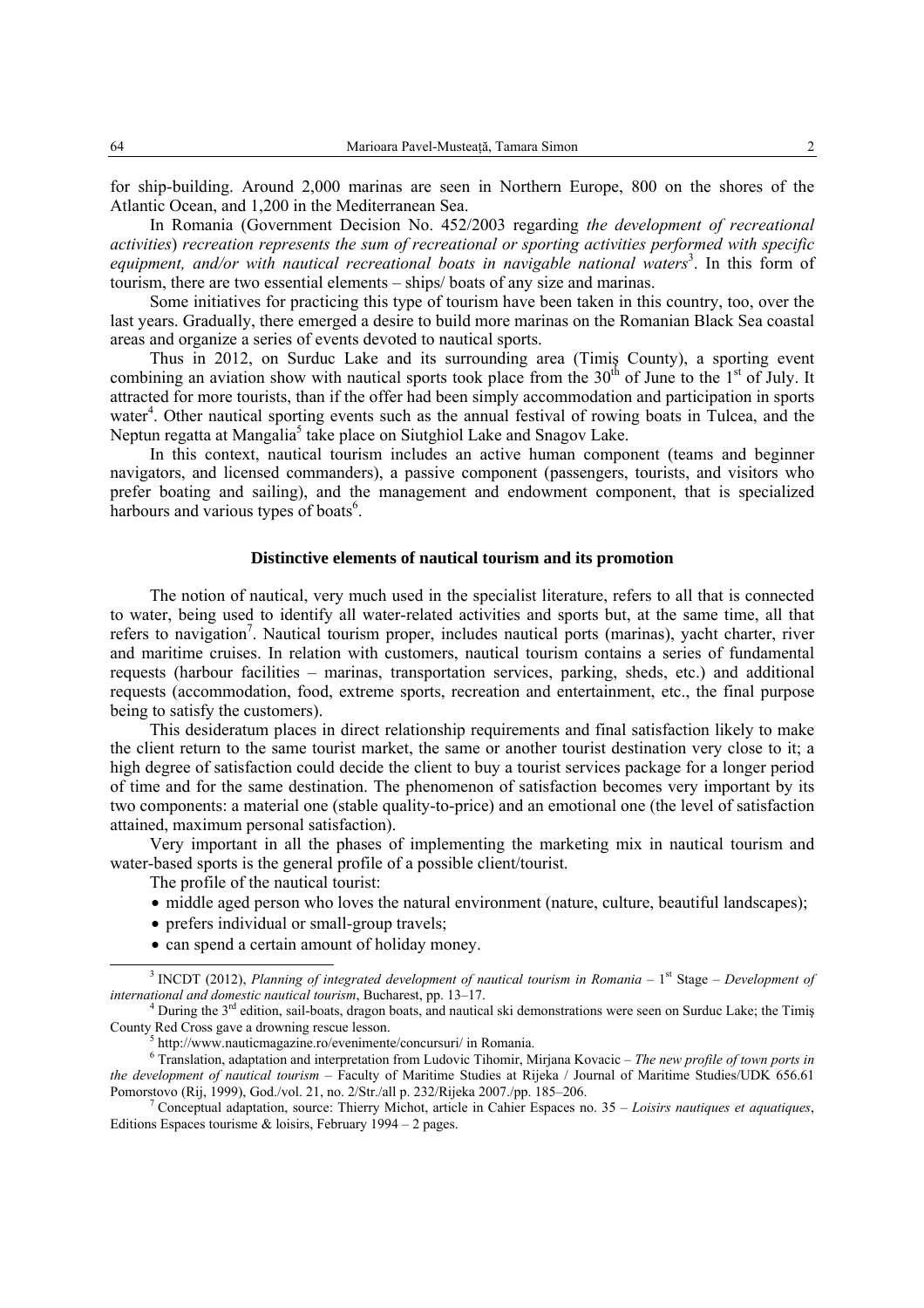In these conditions, in the marketing mix applied mainly to niche tourism, any client becomes ever more valuable as active participant in accepting and purchasing tourist products, thereby contributing to the business welfare of a tourism company or agency.

Thus, one can determine the effects of customer relationship management (CRM)<sup>8</sup> for niche tourism, especially for he/she who is assessing them, effects that are expressed by:

- a more selective orientation towards various customer segments, with focus on the quality of tourist products;
- having clients really satisfied, in all development phases of a tourist product or program;
- greater responsibility of all the participants who sustain a certain tourist program product;
- greater attention to the clients' education, professional qualification, family and social background, religion, ethnicity, incomes in order to evaluate options and specialize the tourist products;
- greater preoccupation of tourism economic operators for quality and the client, with highlight on the individual and collective satisfaction of both parties.

It follows that the best method to sell a tourism service package to a client is to concentrate your attention on the respective person to make sure that he/she will have a pleasant and appealing holiday sojourn, which is very important when a tourist product has no brand or well-consolidated image. In Romania, nautical tourism does not hold a privileged position and is not practiced by domestic tourists, but rather by those who come from other European countries. Moreover, the conditions offered by the Black Sea waters and the respective harbours are not up to the mark to those of countries where nautical tourism is already a consolidated type of tourism, with a well-defined place within the tourist industry. As regards endowment and specific services, most harbours fall into the 3<sup>rd</sup> category.

Another form of promotion is regional marketing that includes, apart from the price, also product, promotion, distribution and presentation of the region to sustain nautical tourism and its nominal capital, specific promotion approaches being required in order to create a regional brand<sup>9</sup>. This form of tourism also promotes the locality hosting it.

In order that this form of tourism become a hobby, customer relationship management (implemented in 1991) should become a priority for marketing specialists. Potential customers in nautical tourism are very different from those in other forms of tourism, because the aquatic environment and its specific infrastructure impose other requirements, attitudes and satisfactions.

Depending on the evolutions of the tourist markets and the competition among them, especially in what concerns the practice of this niche tourism, we may distinguish several advantages primarily for tourists but for the locals, too, such as:

– better information offered to customers concerning the particularities of the tourist products compared to others already in the market;

– greater time-and-space stability of customers for certain products on offer;

– the advantage of building direct relationships between promoters/marketers and customers;

– a better quality of services and support of innovation in all tourist activities developed on the coast, on water, and underwater;

– expanding businesses and various partnerships (public-private, private-public, and publicpublic), in order to accelerate direct investments;

– maintaining moderate costs and practicing prices used in the tourist market to attract different categories of customers;

– a process of promotion oriented to the customers' needs and preferences.

 <sup>8</sup> <sup>8</sup> Better communication and customer information focuses on the implementation of customer relationship management (CRM).

<sup>&</sup>lt;sup>9</sup> \*\*\* The National Institute for Tourism Research and Development (2012), *Planning the integrated development of nautical tourism in Romania* – 4<sup>th</sup> Stage/the Management of sustainable development of nautical harbours/Marketing guide for the localities that have nautical marinas, pp. 102-111, Bucharest.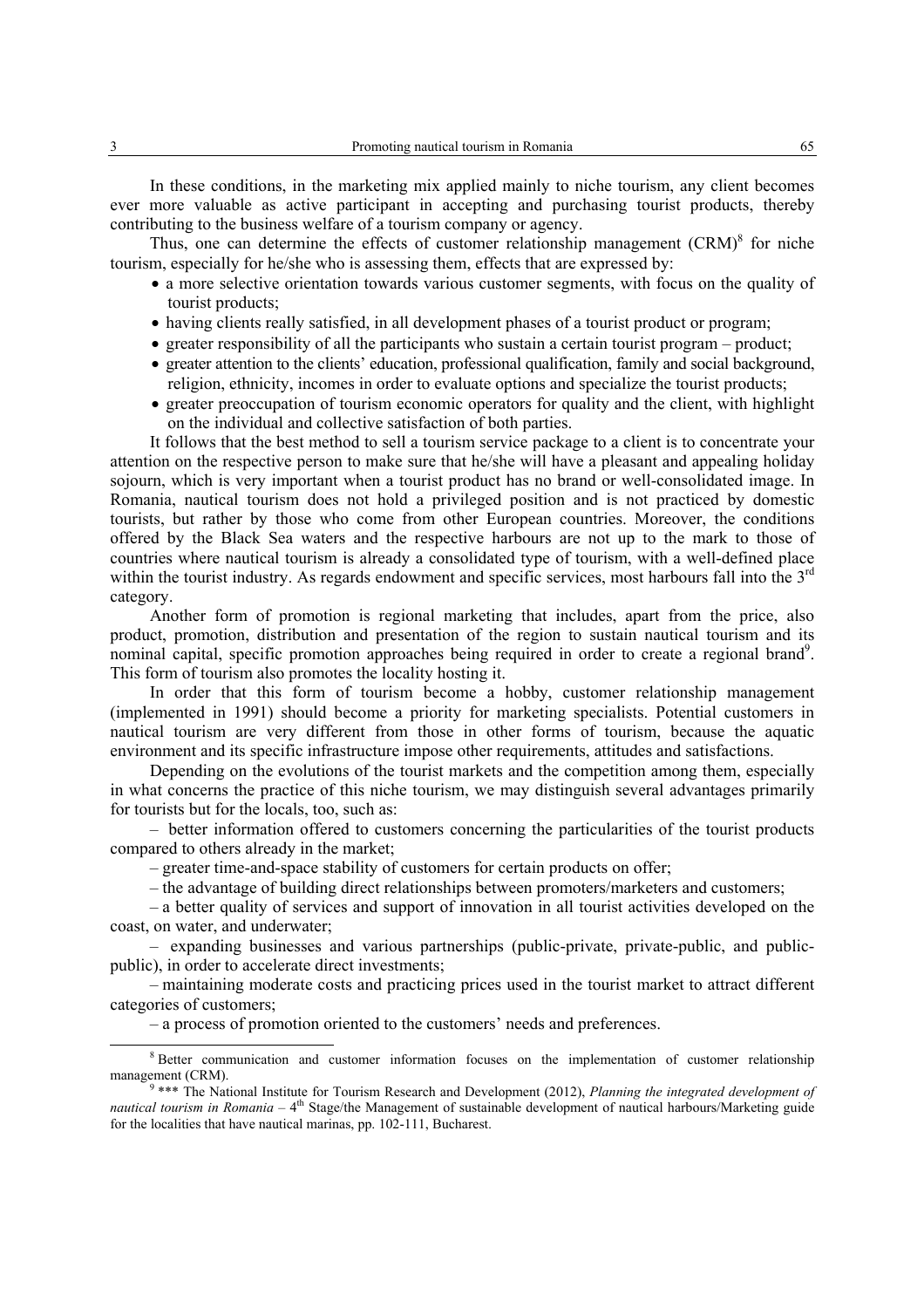Aside from these advantages, the implementation of a customer relationship management requires that the product lifecycle be correlated with the customer's lifecycle (childhood, adolescence, youth, adulthood, old age); this proves that the new marketing mix is synchronized with product competitiveness in the tourist market, according to the customers' income and options. This aspect becomes obvious in the case of nautical tourism, because activities such as driving a boat, and practicing nautical sports are closely linked to one's age and a good physical condition.

In the near future, customer relationship marketing will become one of the essential components of the niche tourism promotion process, allowing for tourism companies and agencies to focus their action strategies on customers, by permanently innovating quality and relationships of communication and promotion.

#### **The influence of sustainable development on the promotion of nautical tourism**

Nowadays, activities and services that sustain nautical tourism and water sports imply the implementation of complex legal mechanisms which, on the one hand, are connected with the maritime and river domain and on the other hand, with the local administrations of cities and villages, and have in view environmental protection.

In summer, when the number of visitors and tourists is at its highest, conflicts may occur between boat users and the people discharging economic, commercial, transport and fishing activities. There are numerous situations in which such conflicts may develop, for example:

– lack of coherence in the local management policies of public and private terrains situated in port areas, due to the public administration system (absence of updated cadastres and of land management for the business milieu);

– ambiguities in establishing functions and activities that may be developed on any harbour precincts whatever size and draught of ship;

– the attitudes of great navigation companies that do not respect mooring rules, piloting<sup>10</sup> and environmental protection;

– vandalism and disturbance of public quiet by visitors/ tourists temporarily anchored in port-cities;

– the seasonal character of activities in harbours and tourism which are less intense in winter than in transition seasons and summertime.

In general, it is commonly accepted that the aquatic environment (fluvial and marine) has a fragile ecological balance; man-and-climate-change-induced environmental degradation and destruction over the past few decades has been taking place at a faster pace. Therefore, harbour managers, local public administrations, the entrepreneurial milieu, town-planners, architects, builders, and tourism companies should correlate their activities in order to ensure as best as possible medium-and-longterm development of port areas and zones so as to maximize economic functionality and competitiveness.

Attaining these goals requires taking several actions, regardless of whether harbours are located in river or marine ecosystem:

– drafting a bibliographical documentation on the harbour history, development and expansion, as well as dysfunctions registered in time and space;

– elaborating a questionnaire inquiry targeting all actors of harbour-areas in order to know their future development strategies and the difficulties they are being faced with;

– defining the economic role of harbours in regional, local and national tourism;

– determining the contribution of entertainers and designing various cultural-artistic and sporting events, for the development of harbour tourism. $^{11}$ 

 $10$  Piloting means directing the vessels to the berth and anchoring places.

<sup>&</sup>lt;sup>11</sup> Adaptation and interpretation, source: *Guide de savoir-faire – La valorisation touristique des ports de plaisance*, ODIT, France, pdf, pp. 12–15, 2001.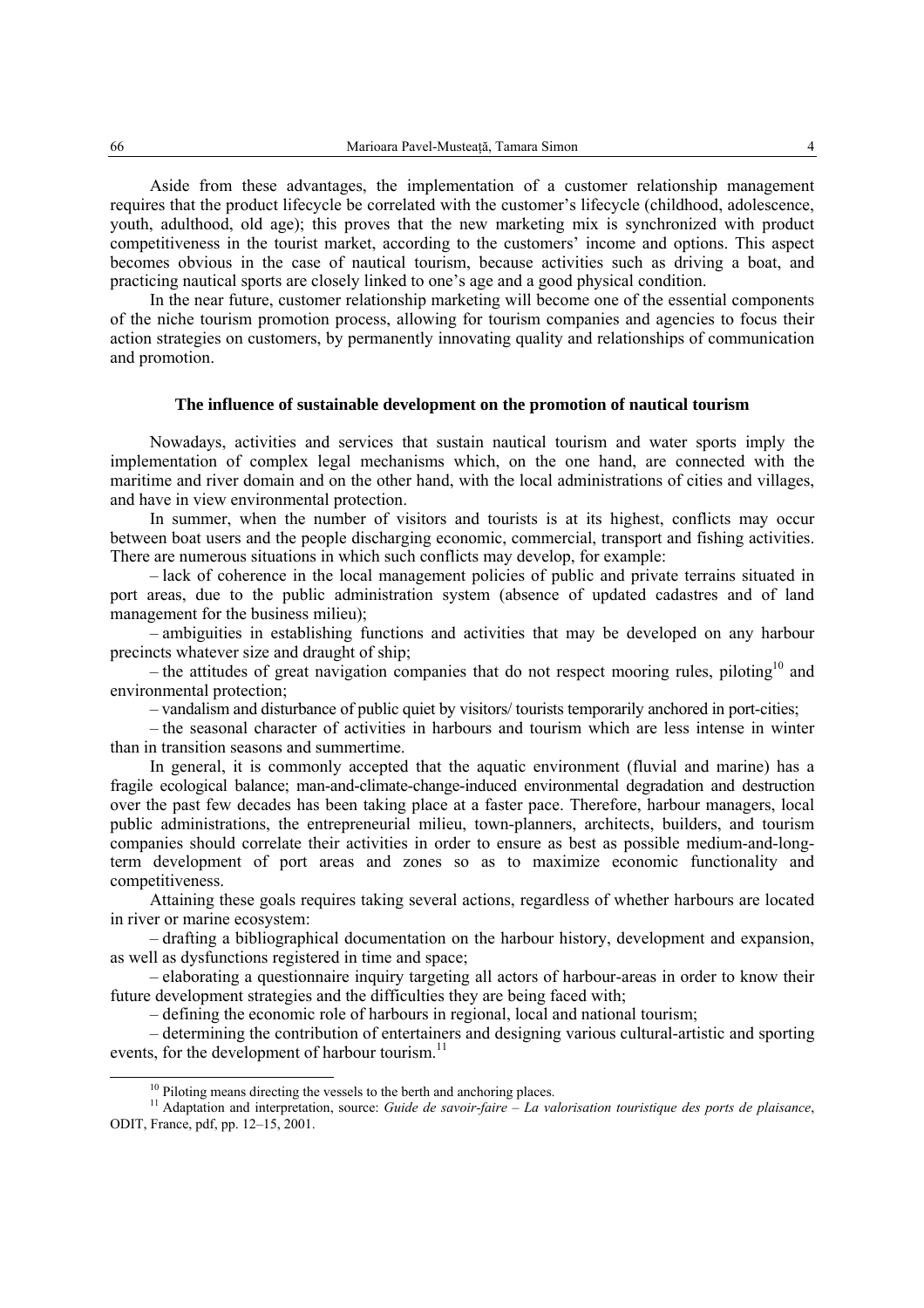All data and information obtained will contribute decisively to the elaboration of a harbour development strategy that is to include also nautical tourism and water sports, and set the directions for updating infrastructure and diversifying economic activities.

Therefore, it is necessary to determine the support capacity of each harbour, since there are lots of natural factors which can negatively influence port activities (e.g. sea level rise, strong water erosion, extreme weather phenomena, combined pollution forms, etc.).

According to EU environment directives, sustainable development of port areas requires major interventions as follows:

– the management of waste water and garbage to prevent the pollution of coastal and off-shore sea waters; all boats and vessels must clear wastes on board within the harbour area, before navigating in national and international water;

– the allocation of distinct spaces to different economic harbour functions, given that commercial and tourism activities are overlapping in the peak summer season, and slow down in winter;

– the implementation of drastic measures for pollution and polluters of port areas, measures distinct from other punitive forms, because the ecological balance being very fragile, both fauna and flora are affected;

– provision of educational and professional training to ship owners, freighters, tourists, visitors, and the local population, as well as information on ecology and environmental protection data;

– registration of an increasing number of harbours in the "Blue Flag" category, thereby improving their image for tourists and visitors.<sup>12</sup>

Sustainable development of port areas, irrespective of size, mooring capacity, draught of ship, the existence of urban and harbour infrastructure, city/village status, has direct advantages and a positive influence on tourism promotion, as follows:

– Improvement of the general image of a harbour and increase of its tourist activity;

– Establishment of an active communication system between all participants who contribute to the existence of the respective harbour and to local development;

– Development of nautical, sporting and cultural events, which in time should become a tradition;

– Progressive diminution of pollution sources in harbour areas, beginning with chemical pollution, the most frequent one, up to noise pollution;

– Quality improvement of principal and auxiliary tourism services, such as accommodation, food and entertainment.

Currently, two concepts sustain horizontal and vertical harbour development: the Anglo-Saxon one that stresses on closed harbour area, of high security for boats and people, and the French concept, more permissive, of an open harbour area for the public at large.<sup>13</sup>

Presently, the French approach is unanimously accepted, it underlining two crucial aspects, namely: the maintenance of a convivial harbour atmosphere open to various activities and access restriction and control to pontoon bridges and technical areas, anchoring, etc. Furthermore, the creation of panoramic spaces and public walking paths highlighting the cultural and natural potential of each harbour is also allowed.

This open approach requires the implementation of stricter land management rules, the careful use of existing resources, having urban-type furniture, securing watch-guard services and night lighting, that is a careful attitude meant to implement some minimal infrastructural elements for visitors and tourists. The modification of some port areas specifically for tourism, or the modernization of existing areas requires the implementation of rules for the sustainable development of fluvial and 12 Translation and adaptation, source: Peaudeau P., Richebe R. (2002), *Le tourisme nautique – pour un développement* 

*local coordonné*, pp. 46–58, ODIT, France.<br><sup>13</sup> Adaptation and interpretation, source: *Guide de savoir-faire – La valorisation touristique des ports de plaisance*, in

<sup>&</sup>quot;Le Cahier de l'AFIT", ODIT, France, p. 30, pdf, 2011.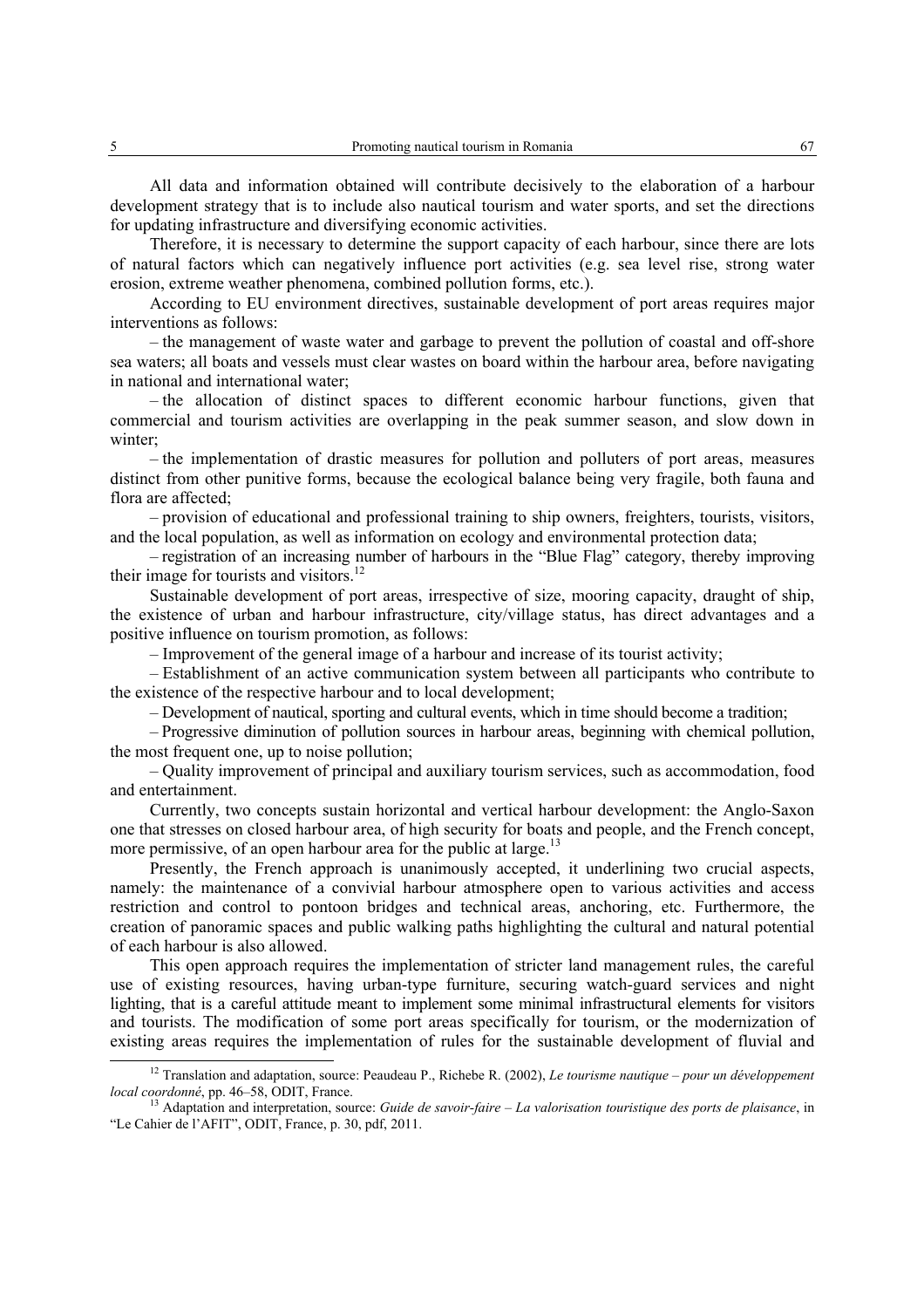maritime areas. Therefore, it is crucial to restore and preserve important buildings in any marina, to light the façade, maintain some traditional commercial areas and a specific harbour landscape.

Moreover, since 1999, a new management concept of port areas has been developed, namely, **the eco-harbour**. In Europe, there is a foundation, EcoPorts, to which anyone can adhere voluntarily, a good-practices guide-book being applied. At the beginning, this foundation was meant for sea port, subsequently including also river harbours. In this context, special attention has been paid to implementing more environmentally-friendly solutions for the development of marinas and tourist activities. Since 2011, the European Council has been sustaining measures to preserve the natural and cultural biodiversity and protect the environment as part of current harbour management.<sup>14</sup>

Under these circumstances, **the PERS certificate – Port Environmental Review System** may be granted after a previous analysis of all activities discharged in the respective harbour. The evaluation is made by **EPSO – European Sea Ports Organization**, which drafted a complete implementation guide in 2004. This evaluation working tool focuses on the port area – lands and water bodies, boat-harbour interactions, the analysis of coastal and off-coast zones with economic and transport roles.<sup>15</sup> During the early decade of the 21<sup>st</sup> century, the first "land" ports emerged, in which tourist boats do not dock on water, but on shore, in specially designed places. Moreover, there is also the European Marina Federation – Euromarina, founded in 1989 with 17 permanent members.

At the same time, a project for an ecological navigation system was elaborated<sup>16</sup>, it suggesting the use of light, composite building-items, alternative renewable energy sources and of some nonwater-polluting adhesives and paints. Since 2011, the cleaning of the ship bottom directly in water is forbidden in several harbours of France, Great Britain, and the Scandinavian countries, this operation must be performed only in special places, where waste water can be filtered and inside waste can be collected.

In some European harbours, car traffic has been limited in favour of public transport and urban cycling, and a pedestrian street network has been built, the aim was to reduce parking places, air and noise pollution.

The central and local public administrations involved in the management of sea and river areas have singled out the terrains on which tourist ports (marinas) can be built, or planned only for mooring/ anchoring. In addition, mooring to land areas was devised to make room for other aquatic uses. In this way, pontoons and berths were left free during peak periods for commercial and tourist vessels.

In Romania, such management of marinas and environment is in an early stage. A priority is to reduce the volume of waste waters and the selective collection of waste for recycling and ecological storage.

Another aspect is the creation of **nautical resorts** focused on services and activities for people keen on this form of tourism. These resorts have in view a special program trying to operate activities during transitional seasons – spring or autumn, so as to extend the tourist season.

Elsewhere, nautical resorts are part of a tourist network, which includes other localities, too, thus broadening the offer of tourist attractions and extending the tourist season. This network does not focus on nautical tourism alone, but offers also all natural and cultural resources that can attract different categories of tourists and visitors. Therefore, infrastructural development and promotion are carried out through and with the support of this network (*e.g*.; the France Station – Voile Nautisme et Tourisme network).

<sup>&</sup>lt;sup>14</sup> At the beginning, the following harbours listed to obtain eco-harbour status: Amsterdam, Anvers, Barcelona, Göteborg, Gdansk, Hamburg, Oslo, Rotterdam, and Valencia.<br><sup>15</sup> Translation and adaptation, source: *Guide de savoir-faire – La valorisation touristique des ports de plaisance*,

ODIT, France, pdf and wikipedia.org/wiki/ecoport, 2011. 16 http://www.econav.org/?Guide-EcoNav-pour-un-bateau/fr, 2002.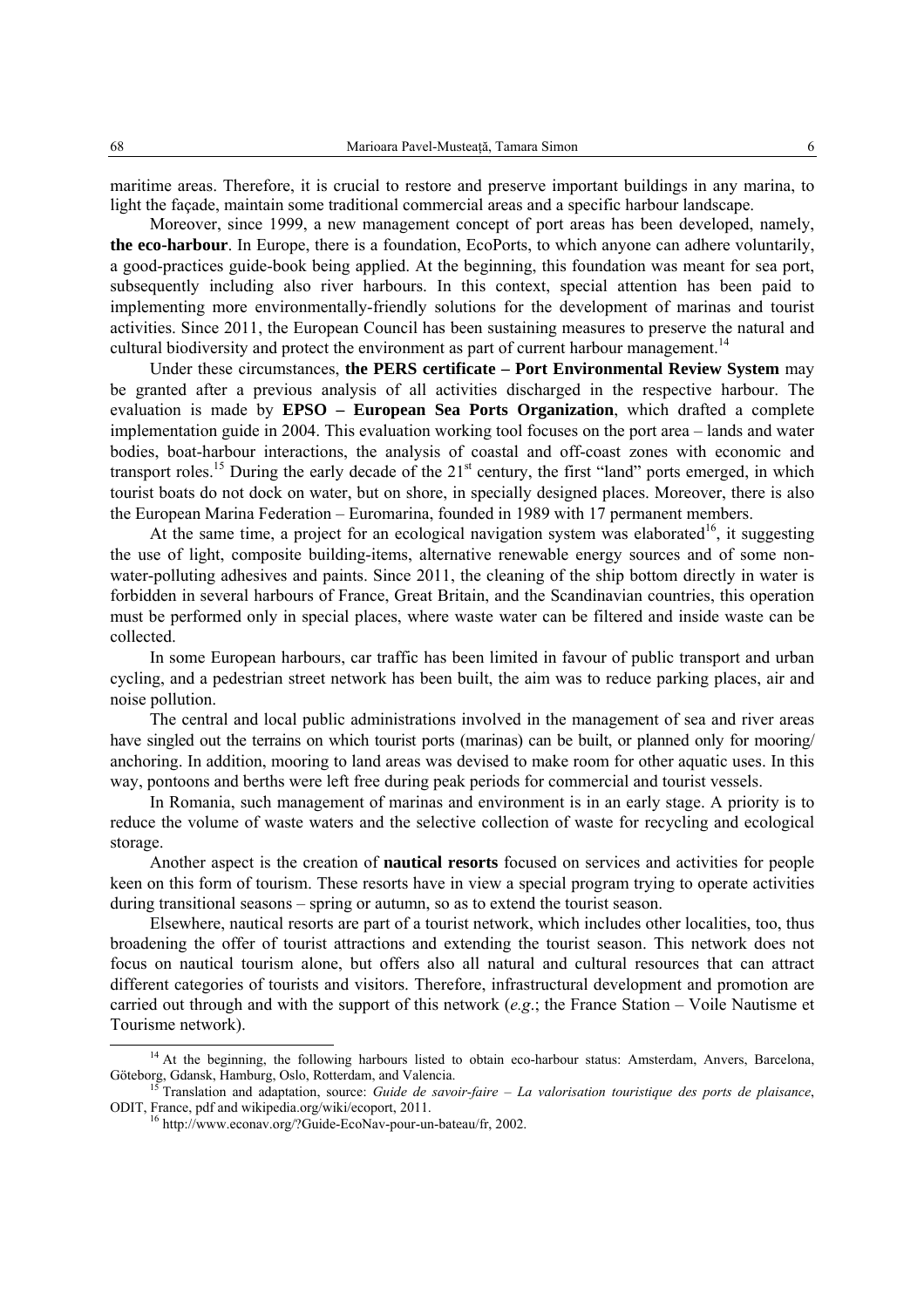In Romania, such preoccupations began in the last decade targeting the harbours of Constanta, Mangalia, Eforie Nord – Marina Ana Yacht, Limanu marina in the small Mangalia estuary, Costineşti marina and recreation area where major investments were made and others are just in progress. Small endowments have been earmarked to the Danube ports – Tulcea, Brăila, Galaţi, Sulina, Sfântu Gheorghe, Giurgiu, and Orşova.

Since the sea and river harbour areas do not allow for expansion beyond what has already been allocated to tourist activities, or there is no clear-cut zoning of harbour areas for economic activities, the best solution for nautical tourism to be operated at intermediate level is the creation of mixt companies.

Thus, a small local community may choose this type of organization and operation system, which relies on a public-private partnership; the head of the company, together with the main shareholders, the representatives of professional associations, NGOs and the local public administration elaborate a strategy which sets the first goals and actions for nautical tourism to become functional.

This mixt company has the advantage of being sustained by general interest, is transparent in matters of decision-making and action, can become efficient and profitable, has the capacity to attract important investors, or to get advantageous loans from the banks. Moreover, it encourages real social dialogue in order to avoid conflicts of interest and other possible conflicts with the local community. This system is working in France, Italy, Greece and Turkey.

Irrespective of the formula chosen for the existence and development of nautical tourism in port areas, there are four components of tourism sustainability:

– *The economic component*, whereby nautical tourism puts to account some aquatic and territorial areas that are less suitable for other economic activities because of lower depth, and cliffs, but may contribute to increasing occupancy in hotels, support local commercial and artisanal activities, as well as public and local services;

– *The cultural component*, basically developing a so-called maritime culture, that is a certain architecture, buildings with special functions, the maintenance of some sea-and-river – related professions and of an active cultural life – theatre, music, dance, etc.;

– *The social component* contributes to the greater stability of the local population, fewer people living only on fishing, the development of other professions required by the new tourist and nautical services incomes, and a better quality of life;

– *The environment component* involves codes of good practice in sea/river areas, both tourists and the local community members becoming more preoccupied with preserving the present quality of the environment in order to maintain its attractivity and the quality of natural and cultural tourist resources; a periodical evaluation of the state of environment is necessary in order to estimate investment effects made in time and space.

If these components are observed, any project for the development of this form of tourism will support the tourist attributes of a marina, even though it may not be particularly attractive urbanistically. Reaching a certain sustainable development level means having numerous forms of partnership and a legislation adjusted to sustain these forms. There are lots of ways of sustaining them but, a coherent and realistic project, offering a long-term perspective should be elaborated for each marina.

Romania is far from meeting these requirements, as there are no projects for all the localities on the Romanian seashore to have them developed in a complementary way, capable to diversify economic and tourist activities. Moreover, through this form of partnership there is less pressure on the natural and cultural resources and more effective land-use management.

Applying current sustainable development requirements will turn harbours into polyvalent places, open to the public at large and to private business alike. Moreover, since most urban centres are port-cities, they become entities of economic and urbanistic progress.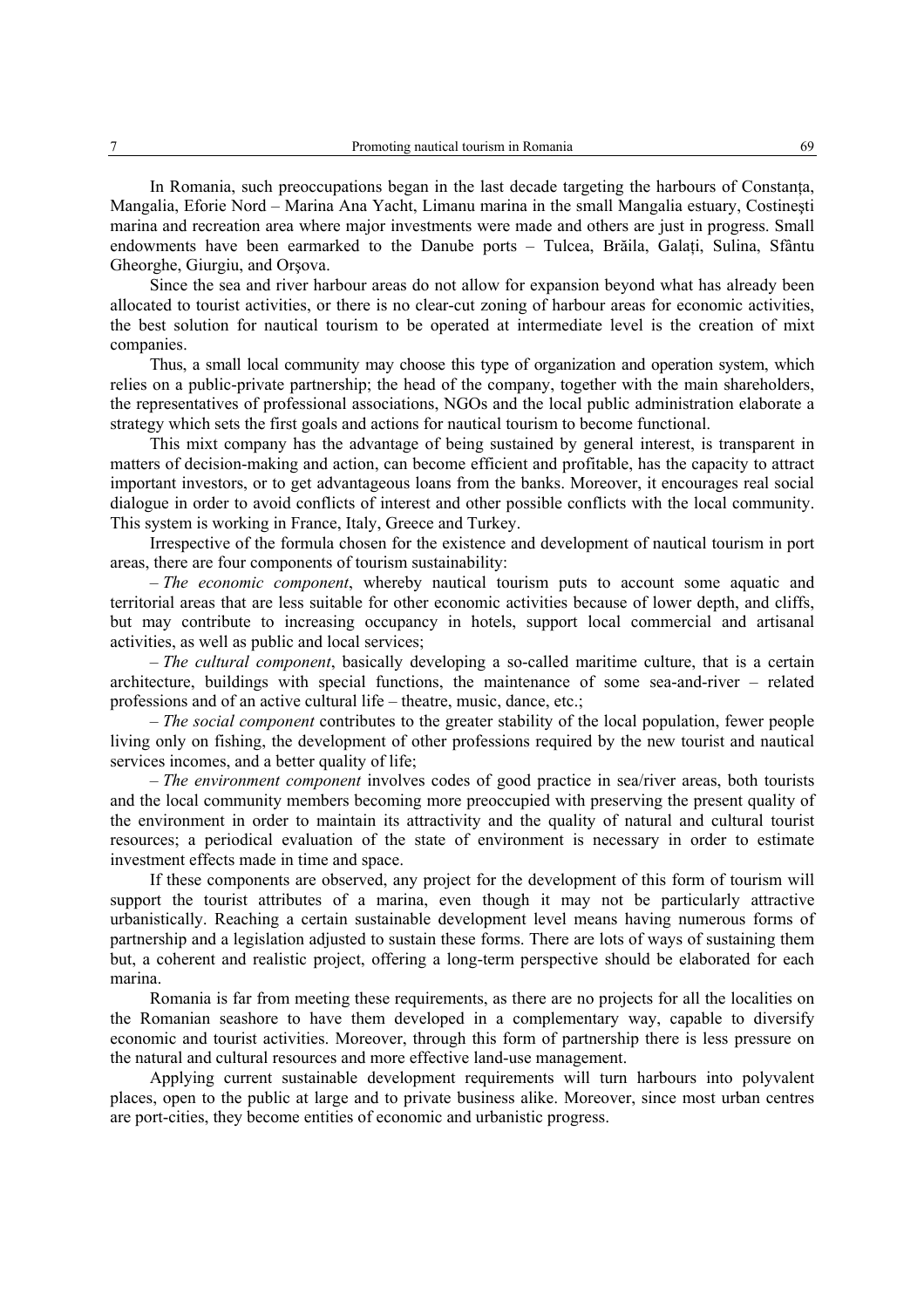#### **State-of-the-art in the promotion of nautical tourism**

Neither the Romanian seaside nor the Danube River can presently be considered representative tourist products of this country in Europe or in the world, because they do not make it more competitive in this respect. There are many reasons for this situation but what is particularly obvious is the State's lack of interest for the development of tourism, the politicizing of this domain, and the absence of strategies on the part of local authorities.<sup>17</sup>

The general and the tourist infrastructure existing on the seaside and along the Danube cannot be included in the Romanian tourist brand, because there are no particular characteristics of our seaside and river areas to distinguish them from other countries; these areas cannot become attractive for various tourist segments, as they are not sufficiently promoted.

This situation is the result of the State's disinterest in the development and promotion of Romanian tourism, politicized tourism, incoherence and lack of a strategy on the part of the central authorities, repeated blocking of valuable projects and excessive focus on the projects of local communities and of local tour operators (coastal road, lake town, nautical cable ski lift, yacht marinas, etc.) rather than on smaller projects that could solve the current problems of the two tourist areas.

At the same time, the Association for the Promotion-Development of Seaside and Danube Tourism considers that lack of financing the programs and the special offers made by tourism partnerships also contribute to the present situation of the Romanian littoral area. A local and political strategy for the development of local tourism on the seaside and along the Danube was drafted in 2009; this strategy was devised and financed exclusively by the local authorities and local tourism investors (hotel keepers, tourism associations, tourism agencies, private tour operators) with direct support from the Association for the Promotion-Development of Seaside and Danube Tourism. The central tourism authorities cannot fund the projects elaborated by associations for the promotion and development of local tourism.

In order to obtain concrete and better results, it is necessary to change the legislation so that the projects of regional associations for tourism development and promotion could be sustained, which is the only effective and real formula for these geographical areas.

In this strategy, nautical tourism is presented in brief, as an opportunity for the diversification of tourist activities on the seaside and less so alongside the Danube, the river area being mentioned only for cruises from the upstream countries.

In order to elaborate a strategy for the promotion of nautical tourism, the latter should be structured on three levels (we wish to emphasize the need for effective and close cooperation between these three levels of Romanian tourism promotion):

– The promotion strategy national level is elaborated and applied mainly by the profile ministries, the main aim of tourism offices being to promote Romanian tourist products in domestic and foreign markets through tourist information and promotion offices at home and abroad; in this context, the task devolves primarily on the Romanian tourist offices abroad; an important role is also played by the profile federations but which in this country have not a unitary approach to common goals;

– The role of drafting and implementing a promotion strategy at regional level belongs to the regional promotion associations recently founded in this country; a substantial contribution have the local public administrations and the harbour management systems, for example the Association for the Promotion-Development of Seaside and Danube Delta Tourism;

– At local level, each economic nautical tourism and water-sports agent sets his own policies for tourist offers promotion, according to his specific competences; an important place is held by the partnership between tourism companies and the Federations for nautical/water sports in Romania;

<sup>&</sup>lt;sup>17</sup> http://ww.capitalul.ro/macro-economie/litoralul-romanesc-un-produs-turistic-nereprezentativ-din-cauza-lipsei-deinteres-a-statului.html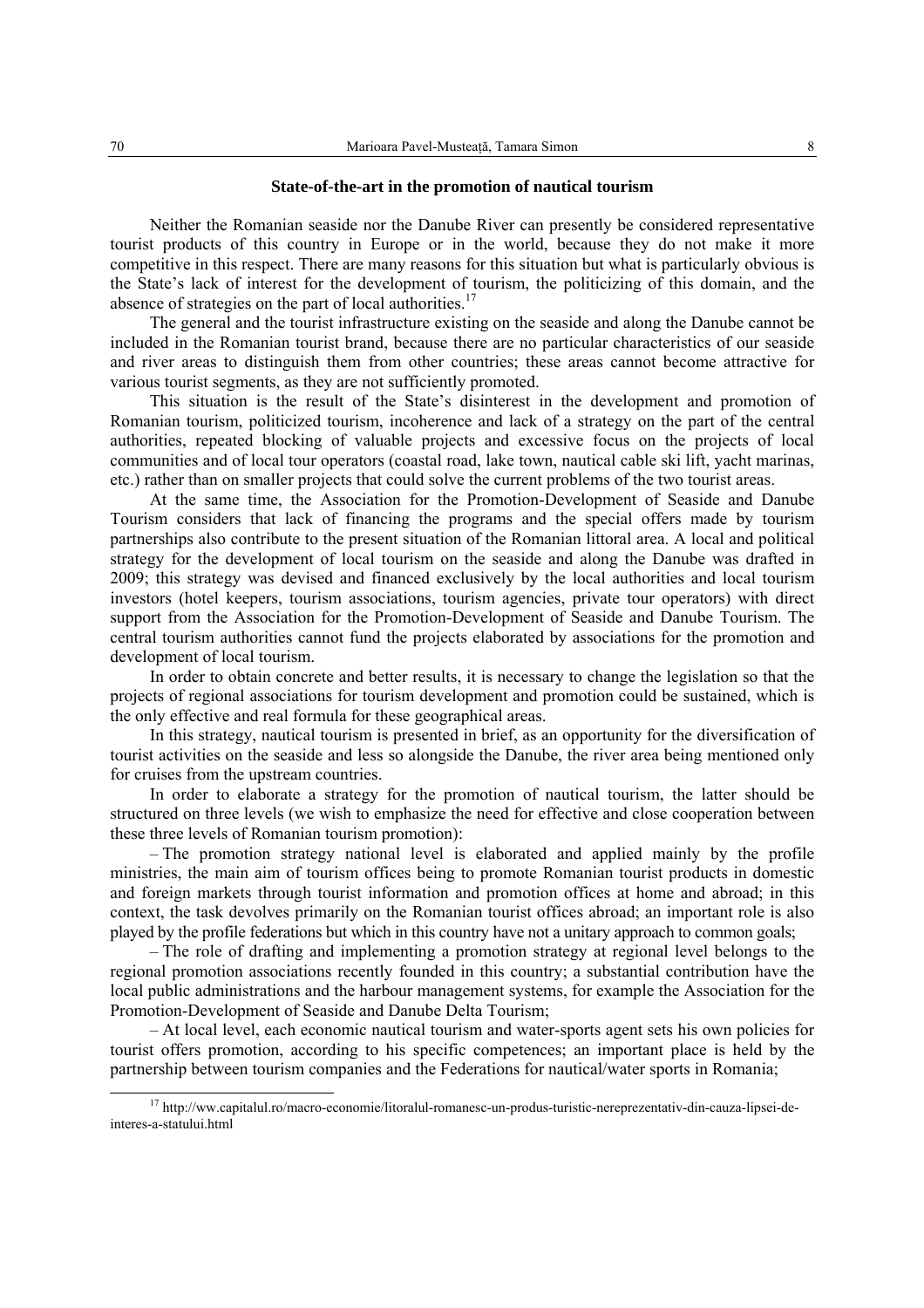Strategic orientations, irrespective of level, must sustain new sojourn and water trips products and services for tourists, the elaboration of programs for tourists and the local community to discover and appreciate nautical tourism, sustain the development of nautical tourism and make it safe for tourists' lives and goods.

Moreover, the service offer and promotion policy differ according to the category of marinas – for example, in very large and large marinas, where port and tourist services are more attractive, promotion will target sojourn tourists, as well as passengers that are stopping over, while in medium and small marinas, promotion will be aimed at sojourn clients.

In view of it, tourist promotion as a component of the marketing mix, consists in supplying customers with various types of information, advice and encouragements helping them to get acquainted with a specific offer, become interested and attracted by it, being persuaded that the respective offer can better meet one's expectations than others can do and decide to buy it. In order to ensure the success of promotion, *the principle of three C-s should be observed: continuity – convergence – coordination*. In tourism, two direct promotional styles are obvious:

– image promotion – with focus on tourist destinations that are to be extensively advertised as best as possible;

– sales promotion for tourists.

In the promotion policy and the means and strategies of implementing it, tourist companies largely disseminate complete information on their activity, products and services, expecting a feedback on how these products and services have been received. In this respect, the tourist company acting in a marina becomes a source of communication that aims at reinforcing its image and prestige, and also its products and services in the milieu or in the market the respective company acts in.

There are three essential messages about marinas that presumable customers should become informed on, namely:

– The marina is an active and modern economic support for a wide range of nautical activities, events, tourism services, and entertainment during the season or in extra-season, that can attract regional, but also national/international clients;

– The marina has a well-outlined tourist sector, with focus on agreement, that may improve the quality of life at local level and determine greater solicitation for the extension of residential areas and vacation dwellings;

– The marina has a valuable heritage – historical monuments, landscapes, fishing, gastronomic, and artistic traditions, and a very good tourist infrastructure.<sup>18</sup>

This is the most correct and effective practice, but, in nautical tourism, there are also other conjectural situations. In the first place, there is the property regime: in most European countries coastal regions belong to the State public domain, as they are important not only economically, but also strategically and militarily. Therefore, some coastal areas can be franchised only for a specific period of time.

In view of it, the local state institutions may develop their own businesses, beneficial for the central budget, and produce their own promotion mechanisms. In the private sector, which uses franchised marine coastal lands or riverside terrains, other actions are taken in order to make the economic activity profitable and become competitive.

Thus, a ship-owner who possesses a cruise vessel, but also pleasure-boating crafts, may manage a franchised parking-place; he may own a ship repair workshop and a pontoon for landing, also a medium-sized hotel or any type of accommodation, a restaurant, a yachting club, etc.<sup>19</sup>

 <sup>18</sup> Assessment, source: *Guide de savoir-faire – La valorisation touristique des ports de plaisance*, ODIT, France, pp. 70–72, pdf, 2011.<br><sup>19</sup> Translation and adaptation, source: Peaudeau, P., Richebe, R. (2002), *Le tourisme nautique – pour un développement local* 

*coordonné*, pp. 46–58, ODIT, France.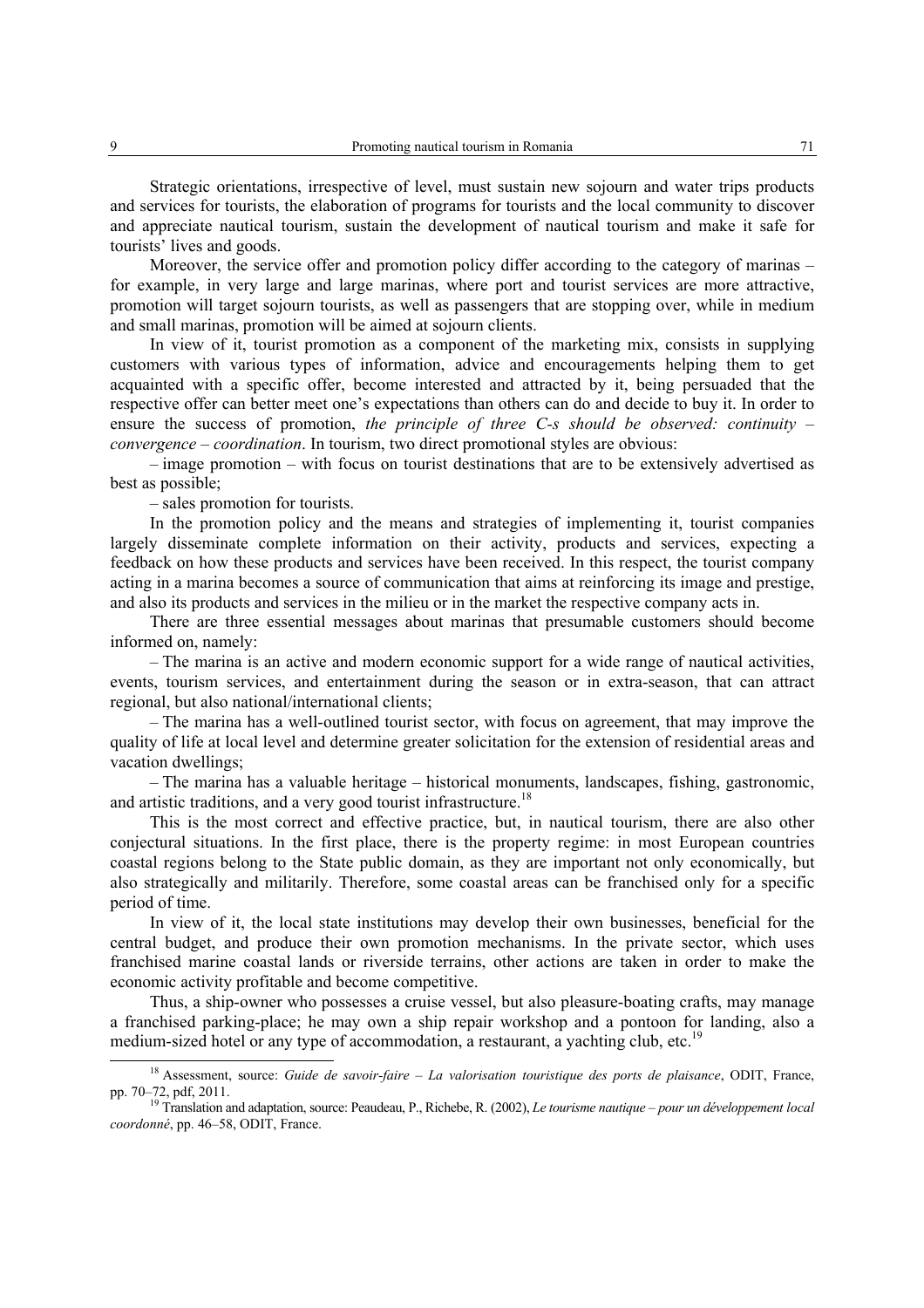In these conditions, this owner may create his own tourist product and promote it by own means or through some agencies specialised in this form of tourism. This case is very frequent in France – Bretagne and Finistère, Canada, USA, Great Britain, Australia, etc. Therefore, this complete management system may engender *a local or regional brand*, a brand emphasizing the existence of a well-organized nautical system, including high-quality tourist and complementary services, active and coherent promotion.20

In order to emphasize this form of tourism, tourist companies in maritime and river areas must ensure that all information promoted are coherent, because not correlating the ways and means of dissemination, the numerous information issued or, in the case of foreign markets, confrontation with the information and multitude of promotion means used by rival companies may have negative effects on the activity and prestige of the respective company.

In nautical tourism, the costs for creating a complete and attractive tourist product are high; as the weather is not predictable, the risk for the potential buyer is also high. The risk margin is high, despite active and successful promotion.

The promotional activity has also different objectives depending on the moment consumers are given specific information that is before, during and after they decided to purchase the specific tourist product. This process includes:

 $-$  influencing the purchase decision by using the AIDA principle (A – drawing attention; I – stimulating interest in the product;  $D -$  stirring up one's desire to have it;  $A -$  buying the product/service), which suggests that the process of promotion should hold one's attention, present interest, stimulate desire and determine action;

– the buyer's conviction that his/her purchase decision was a good one, and that the promoted data were correct and real;

– promotion after consumption of the tourist product, through offers and updates, meetings, and greetings sent to the consumer in order to influence him/her to repeat the purchase;

These principles are also important in nautical tourism, because there are several participants in the process of achieving a complex tourist product; they should know what dysfunctions that appeared along the way which the client can reveal at the end of his/her sojourn. In this context, the information provided by customers can establish if the promotion was effective and if it needs further changes.

The process of promotion should not cease once selling has ended. In the case of tourist products there is a substantial period between purchase (booking) and the experience proper, in which interval the cognitive dissonance of the post-purchase decision should be reduced. Thus, the seller (touroperator or tourism agency) should offer the client *information on the facilities provided while the tourist product is actually consumed and strengthen one's conviction that the purchase decision made is a correct one*. The trip experience is modeled by the supply of additional information concerning the characteristic features of the destination and the additional services offered in order to maximize the purchaser's satisfaction; doing it is essential in the field of nautical tourism and of water sports, as the purchase of the tourist offer supposes booking ahead navigation facilities or equipment for practicing these sports.

The tendency noted over the past few years has been to influence one's decision-making process rather than to largely use attraction strategy, mainly because of the negative economic situation which entailed the following:

– the increase of advertising costs in the mass-media, a less efficient channel given the greater influence of digital media;

– the economic activity of many companies has been slowing down because of the same economic situation;

 <sup>20 \*\*\*</sup>*Plan stratégique de développement et du marketing du tourisme nautique*, 2002, Le Groupe DBSF, Montréal, Canada, pdf, pp. 1–13.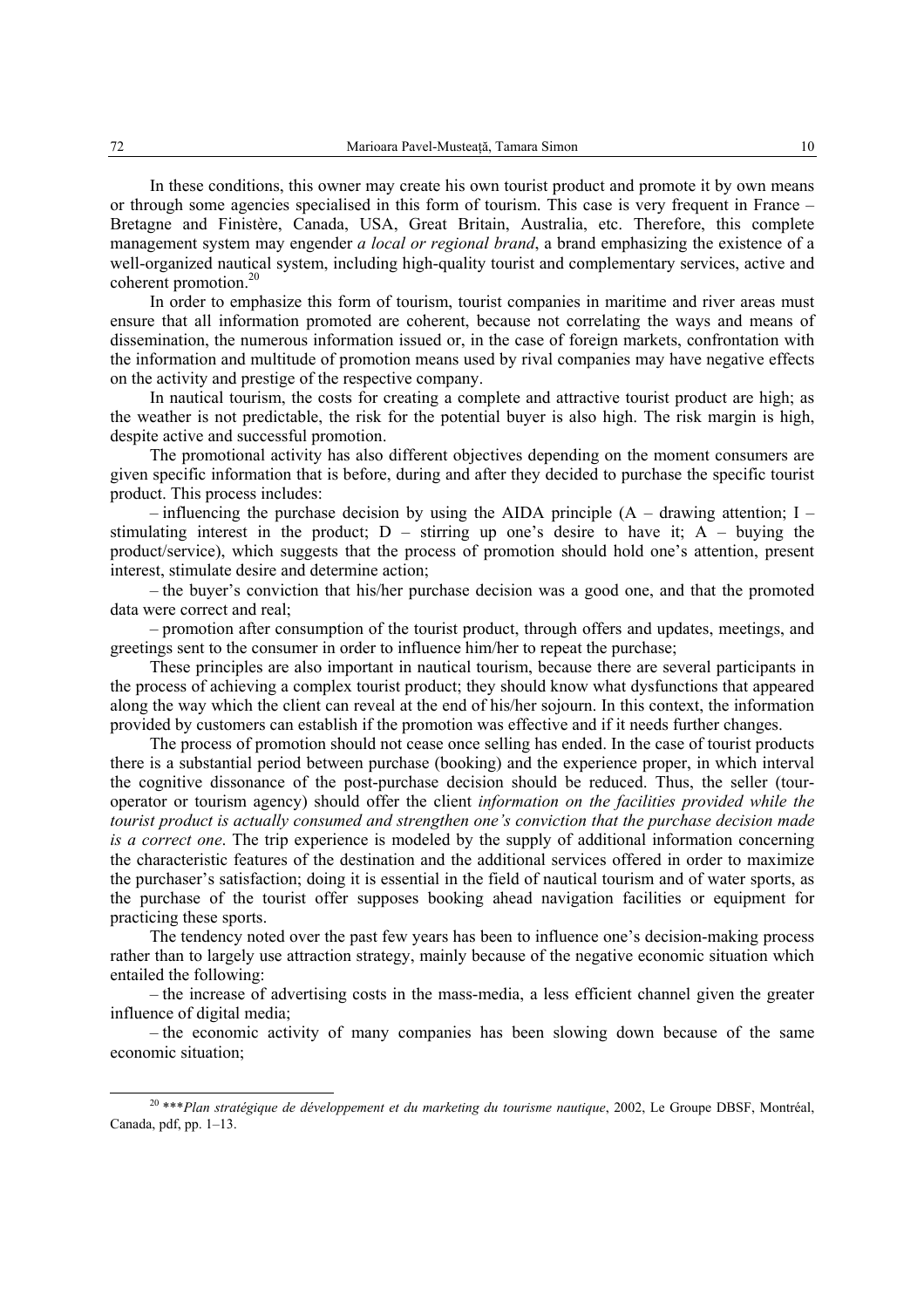– a single tourist company can take over and develop several activities in order to maximize its benefit and cover more of the customers' requests.

Choosing one of these strategic alternatives, or combining them, means using adequate promotion tools, create a promotion mix according to one's tourist objectives and distribute the promotional budget for each promotion tool and its functions.

In nautical tourism, promotional strategy should be correlated with the stages of the tourist product lifecycle, which are largely dependent on the duration at boat and vessel use, the water sports equipment employed and weather-induced damage risks in harbour areas. Indeed, in this form of tourism, the basic concept to describe a marketing strategy in terms of the evolution of the product lifecycle is the range of tourist services.

Moreover, the promotional strategy should be adapted to the specificity of each foreign market, also having in view the categories of tourists and the sociological, economic, psychological and geographical variables. At the same time, depending on the results of motivational research promotional strategy should present an attractive tourist image of the domestic offer with focus on the specific attractions of nautical tourism.

Besides, promotional strategy should underline the diversity and particularities of the Romanian tourist product, available services and options for new tourist services, diversifying the initial offer. According to the profile scientific literature, nautical tourism has several requirements for promotion to be efficient and competitive:

– good management of the tourist products on offer – accessibility, reception, guide services, accommodation, food, etc.;

– teams of entertainers specialized in navigation and water sports;

– an attractive design of boats and of stands in exhibitions and profile fairs;

– dioramas, short films, video documents presented to the public;

– promotional and relational activities performed by trainers and skippers to attract children and young people to practice water sport and navigation;

In Romania, despite the fact that some facilities for the practice of water sports and of nautical tourism do exist, yet there are no harbour poles specific to this form of tourism that would include all services necessary for a complete and attractive tourist product. Developing the nautical infrastructure represents a major challenge for the authorities. Some investments have been made over the last years at Sfântu Gheorghe, Constanţa, Mangalia, and Limanu. Infrastructure is a prerequisite for the development of nautical activity, beneficial not only to boat merchants, but also to tourism, services, the real estate or building sectors, and that of the main tourist services.

The creation of real harbour poles will help diversify the range of tourist products, enable the organization of European events and favour more active promotion. In this context, powerful government support is imperative in order to build an appropriate harbour infrastructure, hardly sustainable only by the private sector or the local budgets.

There are several types of events that can be promoted in this sector:

– International events, addressed to water-sports lovers and pleasure-boaters;

– Cruises for amateurs, which have a preset itinerary and a specific time-interval from departure to arrival; the first people who arrive are given an award;

– Sporting competitions for experienced sportsmen and tourists in navigation, water sports and coasting;

– Public/private organized regattas, with the support of the local public administration and the private business sector, as well as numerous sponsorships for awards;

– Schools for motor boat and sail boat navigation, issuing licenses, schools for underwater diving and swooping, also issuing official licenses;

– Commercial events – showrooms and fairs of products designed for navigation and nautical sports, nautical holidays in marinas and in nautical and sporting clubs, fishing contests;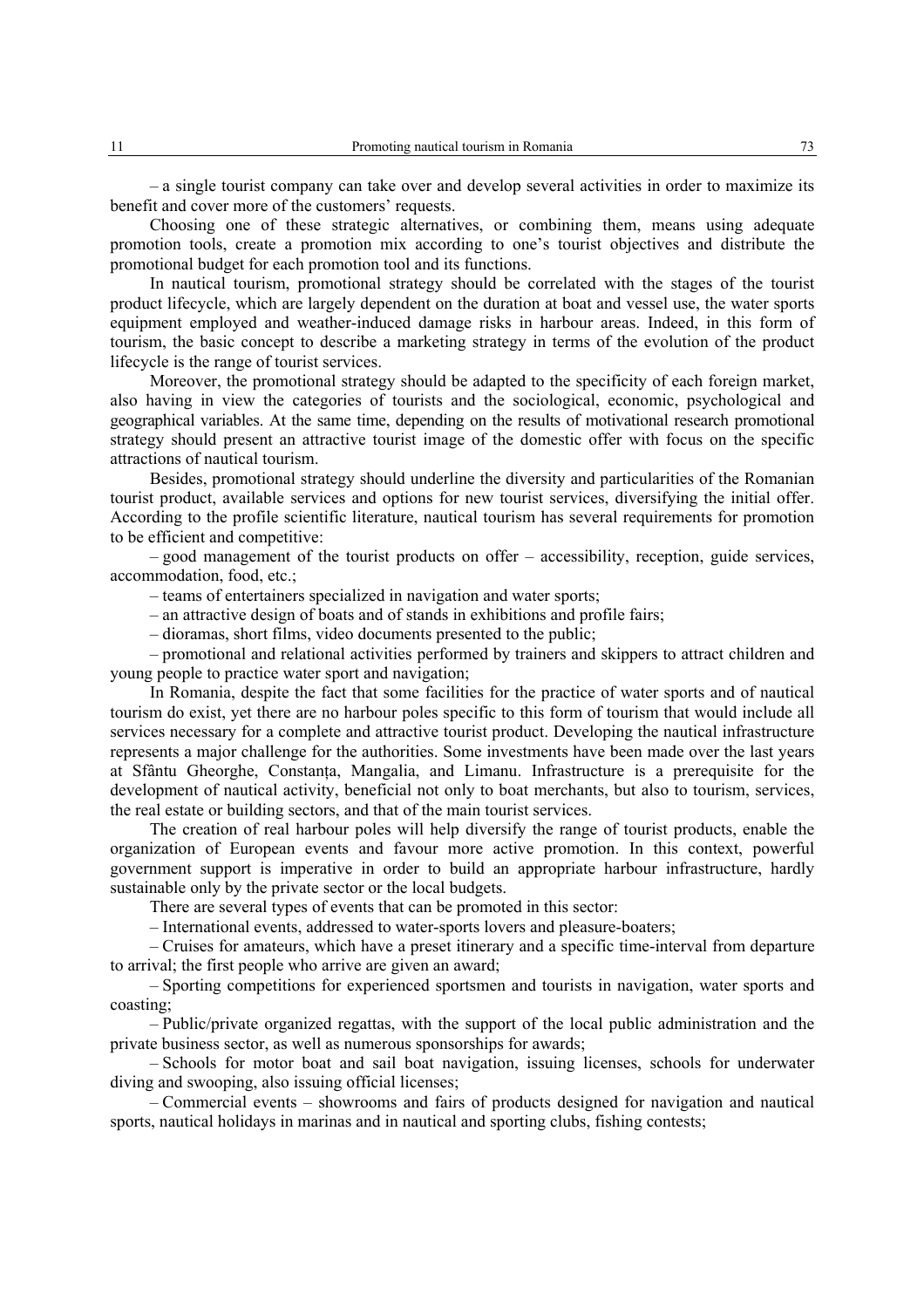– Sea/river parades of old boats used in certain historical stages of harbour evolution or of maritime and fluvial navigation;

– Open Door Day to harbours, when commercial and transport departments, but also naval construction sites and repair workshops may be visited;

These events should be used and promoted in order to attract tourists who practice nautical sports, but also those who prefer activities "on the ground" and may participate in such events by paying a specific fee. Moreover, nautical events could be integrated into tourist programs that include also other activities – visits to maritime museums, botanical gardens, memorial houses; cultural and artistic evenings, creative workshops, visits to religious monuments, fairs for traditional products, practicing horse-riding, etc.

Promotion should have in view this form of tourism and its complex nature, which includes several nautical activities: on the one hand, water and recreation sports, on the other hand, tourism proper, which may contain also a cultural component. This implies a good organization of the tourist sojourn, but also a very good communication between all the actors who contribute to the creation of the tourist product. Therefore, *communication* acquires a decisive role: for example, a tourist who loves nautical tourism, but who is not informed, is a lost customer, as he will choose another destination that provides comfort and all information to enjoy good weather and moderate-swell waters for pleasure-boating or for other water-based activities.<sup>21</sup>

Communication is crucial as there is increasing demand for this form of tourism due to population ageing, retirement of the baby-boom generation, looking for new tourist experiences; this form of tourism is in direct competition with the tourism practiced in secondary residences, caravanning, and other forms of classical tourism. Communication allows to extend promotion from domestic to foreign markets; at the same time, specialist guide-books, Internet sites, promotion through airlines and rail companies, through the great hotel chains and tourism agencies, etc. should be improved. All in all, there are four major types of communication resources: in public spaces (events), in the prints, the mass-media (including the Internet), and promotional products (gifts and souvenirs).

The tendency is to introduce a single communication manager, in order to have complete and updated information and to accurately choose advertisements data, moreover so if they refer to a harbour or a harbour network. Communication frequently uses brochures, Internet sites, flyers, articles in the local, regional and international press, annuals, nautical guide-books, local TV and radio stations, etc. Promotion should be differentiated by age groups: about 15-35-year olds; 45-65-year olds.

In Romania, promotion of nautical tourism is still unknown to many domestic and foreign tourists; at the same time, it is insufficiently organized and has many presentation and promotion deficiencies. Besides, there are many services dysfunctions in this particular form of tourism.

## **CONCLUSIONS**

In the current context, when also nautical transport services are globalized and extended, the tendency of expanding water tourism activities is expected to get momentum. Marinas represent a dynamic, open and complex system, with a fast-going evolution; as a result, they can satisfy more clients keen on nautical sports. Good location, modernization of the marina infrastructure, large and small boats, and moderate prices is not sufficient to attract a big number of tourists.

Promotion has a crucial role. All promotion activities must observe the characteristics of a nautical product and its customers. In this sense, it should focus on the target public, the manner of presenting available services, the prices practiced and the facilities provided to possible customers. In Romania, the development of this form of tourism is in an early stage, and its promotion by modern

 <sup>21</sup> Translation and adaptation, source: Paudeau, P., Richebe, R. (2002), *Le tourisme nautique – pour un développement local coordonné*, pp. 42–43, ODIT, France.